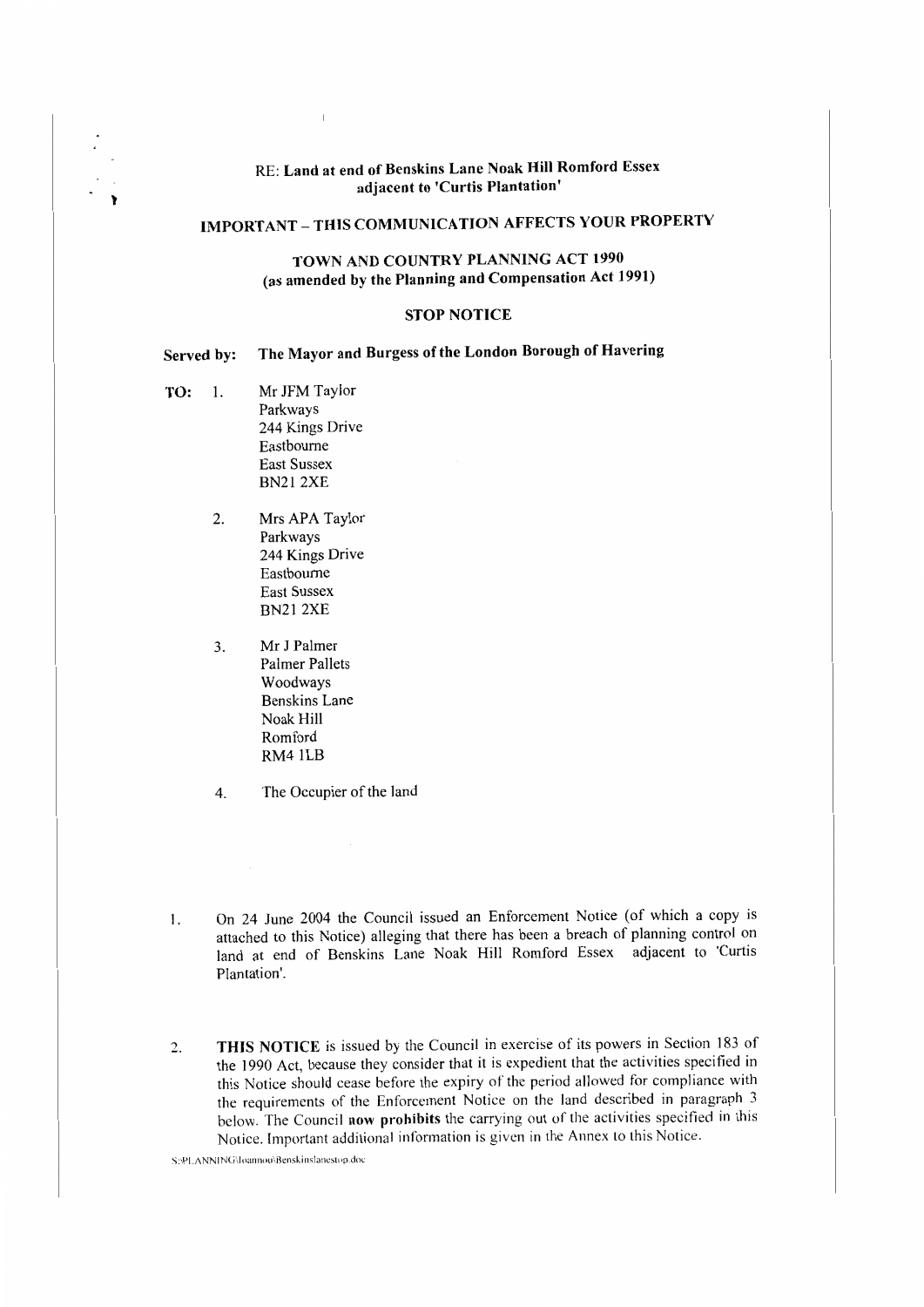# 3. THE LAND TO WHICH THIS NOTICE RELATES

Land at end of Benskins Lane Noak Hill Romford Essex and adjacent to 'Curtis Plantation' hatched black on the attached Plan hereinafter referred to as the Land.

# 4. **ACTIVITY TO WHICH THIS NOTICE RELATES**

Within the area hatched black on the attached **Plan,** earthmoving, excavation and mounding of soil, the deposition and redistribution of rubble & building materials and the formation of hard surfaces (including loose laid surfaces).

#### 5. **WHAT YOU ARE REQUIRED TO DO**

Cease all the activities specified in this Notice.

### 6. **WHEN THIS NOTCE TAKES EFFECT**

This notice takes effect on 24 June 2004 two hours after service of this Notice when all the activity specified in this Notice shall cease.

Dated: 24 June 2004

k.  $\mathbf{v}_{\mathbf{A}}$  .

Authorised Officer

On behalf of the London Borough of Havering Town Hall Main Road Romford RMI 3BD

## STATEMENT OF REASONS FOR EARLY EFFECT OF NOTICE

The Council considers that this Notice should take effect two hours after service of this Notice because of the adverse impact on the Green Belt that the unauthorised development is causing.

**ANNEX** S:\PLANNING\loannou\Benskinslanestop.doc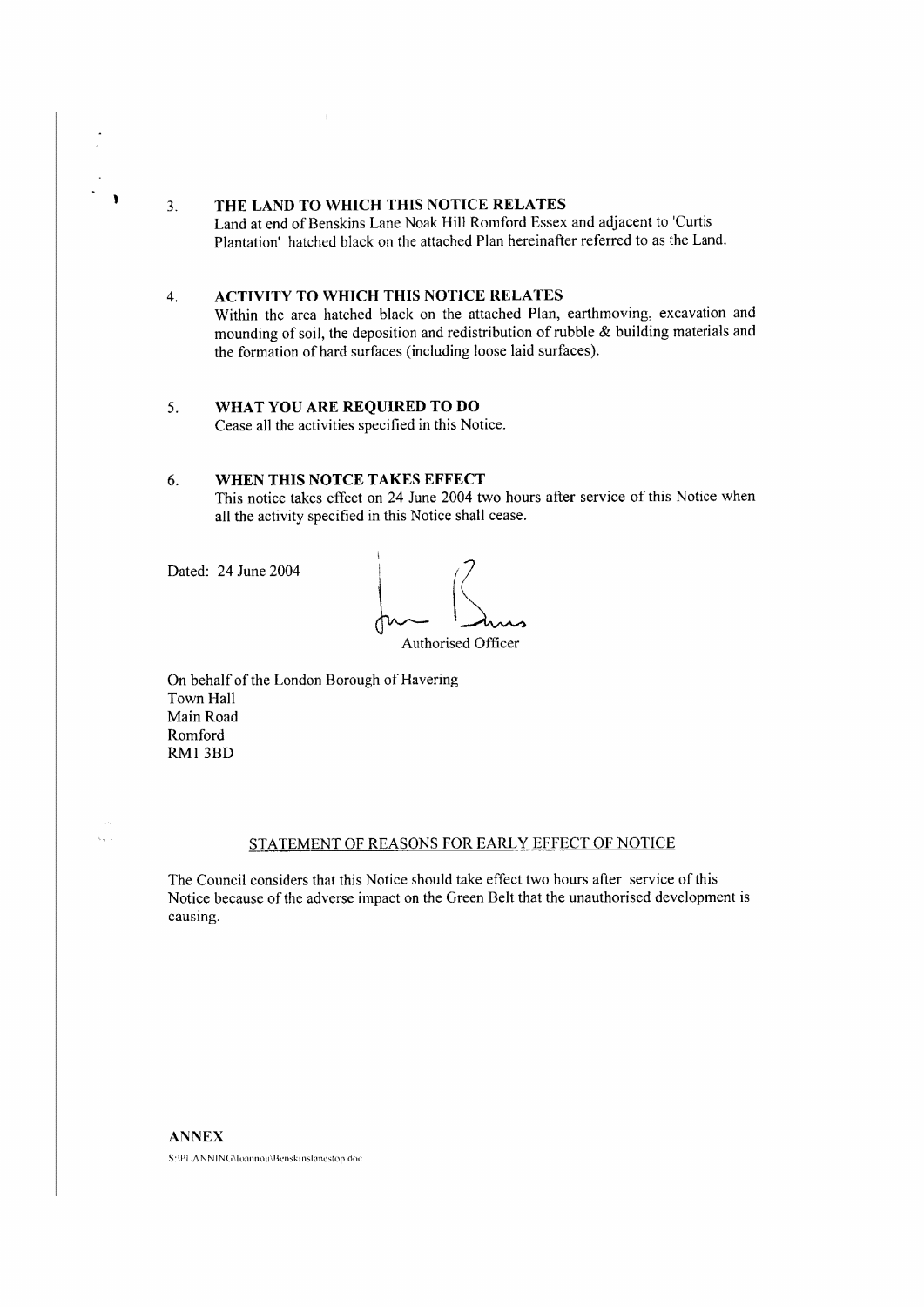#### **\VARNING**

#### **THIS NOTICE TAKES EFFECT ON THE DATE SPECIFIED IN PARAGRAPH 6**

# **THERE IS NO RIGHT OF APPEAL TO THE SECRETARY OF STATE FOR THE ENVIRONMENT AGAINST THIS NOTICE**

It is an offence to contravene a Stop Notice after a Site Notice has been displayed or the Stop Notice has been served on you (Section 187(1) of the 1990 Act). If you fail to comply with the Stop Notice you will be at risk of **immediate prosecution** in the Magistrates Court for which the maximum penalty is £20,000 on summary conviction for a first offence and for any subsequent offence. The fine on conviction on indictment is unlimited. If you are in any doubt about what this Notice requires you to do, you should get in touch **immediately** with Patrick Keyes, Planning Control Manager, Mercury House, Romford, RMI 3SL, telephone 01708 432685. If you need independent advice about this Notice, you are advised to contact urgently a lawyer, planning consultant or other professional specialising in planning matters. If you wish to contest the validity of the Notice, you may do so by an application to the High Court for judicial review.

'